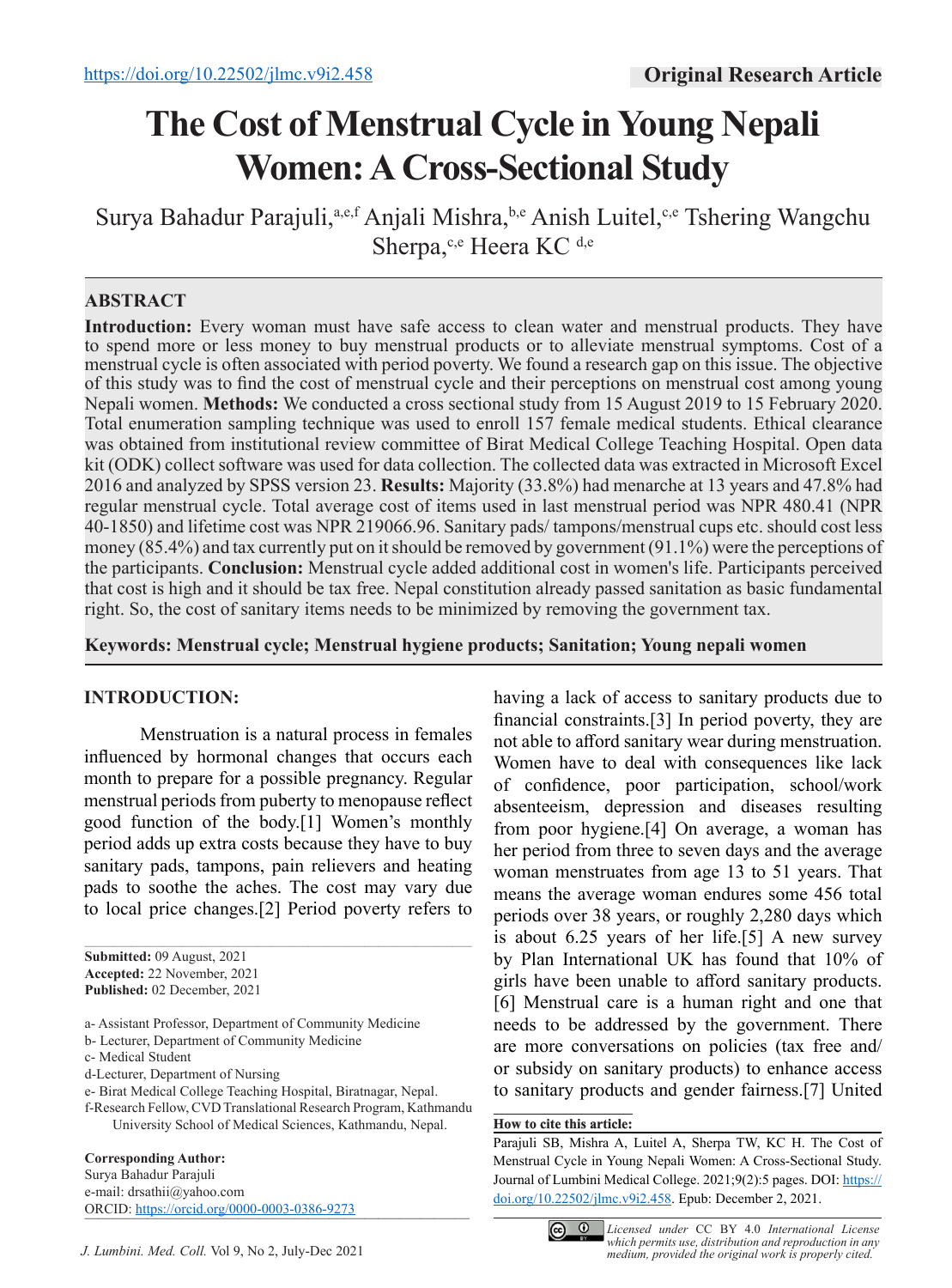Nation (UN) declared sustainable development goal 2016-2030 as a global agenda of which Nepal is a signatory which raised the issue of poverty, health, sanitation etc.[8] The constitution of Nepal also mandates that sanitation is the basic fundamental right of every citizen. Period poverty is also a growing concern for human rights. In our country, where people have to struggle to fulfill daily basic needs, buying sanitary pads for menstrual use is of less importance. Even the girls and women still lack basic sanitation hygiene during menstrual periods. We found a research gap on the issue of cost of the menstrual cycle from our Nepali context. Hence, we conducted this study with an objective to find the cost of the menstrual cycle and their perceptions on menstrual cost among young Nepali women.

#### **METHODS:**

A cross sectional study was conducted from 15 August 2019 to 15 February 2020 among the medical students of Birat Medical College Teaching Hospital. Total enumeration sampling was used to enroll 157 Nepali female medical students who were studying at different semester of Bachelor of Medicine and Bachelor of Surgery (MBBS) at Birat Medical College Teaching Hospital. Ethical clearance was obtained from the institutional review committee of Birat Medical College Teaching Hospital. Written informed consent was taken from each participant. The cost of the menstrual cycle was operationalised as the cost spent for sanitary pads, tampons, new underwear or bedsheets, painkillers, acne medication, heating pads and other items needed for the last menstrual period. The perceptions in different attributes of the cost of menstruation includes current cost of sanitary items and government taxation on those items. Pretested questionnaire was used. About 10% of total sample size was used for pre testing from higher secondary level health students of Naragram School, Tankisinuwari, Morang, Nepal. The content validity of the tool was established by reviewing related literature and seeking opinions with the experts on the subject and appropriate modifications were made. Open data kit (ODK) collect software was used to collect data by self-administered questionnaire. The completeness of the data was checked every day. The confidentiality and anonymity of data were maintained. The collected data was extracted in Microsoft Excel 2016 and analysed by Statistical Package for Social Sciences (SPSS) software version 23.

#### **RESULTS:**

The mean and standard deviation of study participants was 19.5 years and 1.5 years. One third (33.8%) had their menarche at 13 years of age with the mean (SD) of 12.99 (1.26) years. Regarding menarche of their mother, more than one third (35%) had menarche at 13 years of age with the mean (SD) of 13.52 (1.21) years. Almost half (47.8%) had their regular menstrual cycle (Table 1).

*Table 1: Baseline characteristics of the study participants (N=157).*

| <b>Characteristics</b>                      | Category               | n(%)        |
|---------------------------------------------|------------------------|-------------|
| Age at menarche of                          | 9                      | 1(0.6)      |
| participants (Years)                        | 10                     | 1(0.6)      |
| Mean=12.99,<br>Median= $13$ , SD= $1.26$    | 11                     | 13(8.3)     |
|                                             | 12                     | 41 $(26.2)$ |
|                                             | 13                     | 53 (33.8)   |
|                                             | 14                     | 27(12.7)    |
|                                             | 15                     | 17(10.8)    |
|                                             | 16                     | 4(2.5)      |
| Age at menarche of<br>their mothers (Years) | 10                     | 1(0.6)      |
|                                             | 11                     | 2(1.2)      |
|                                             | 12                     | 27(17.3)    |
| Mean=13.52,<br>Median= $13$ , SD= $1.21$    | 13                     | 55(35)      |
|                                             | 14                     | 39 (24.9)   |
|                                             | 15                     | 22(14)      |
|                                             | 16                     | 11(7)       |
| <b>Regularity of</b>                        | Regular                | 75(47.8)    |
| menstrual period                            | Sometimes<br>irregular | 64 (40.8)   |
|                                             | Always<br>irregular    | 18 (11.4)   |

Different sanitary items are required during the menstrual period. We found use of sanitary pads (100%), tampons (0.6%), pain relief medicine (38.2%), panty liner (19.7%), new underwear (6.4%), chocolate/sweets/crisps (44.6%), silicone heat pack (26.1%), and extra bed sheets (4.5%). The cost of different items used in their last menstrual period varied. The total average cost of items used in the last menstrual period was NPR 480.41 which varied from minimum NPR 40 to maximum NPR 1850. The detailed breakdown of cost of different items are mentioned in table 2.

The total lifetime menstrual period cost was calculated considering a total of 456 menstrual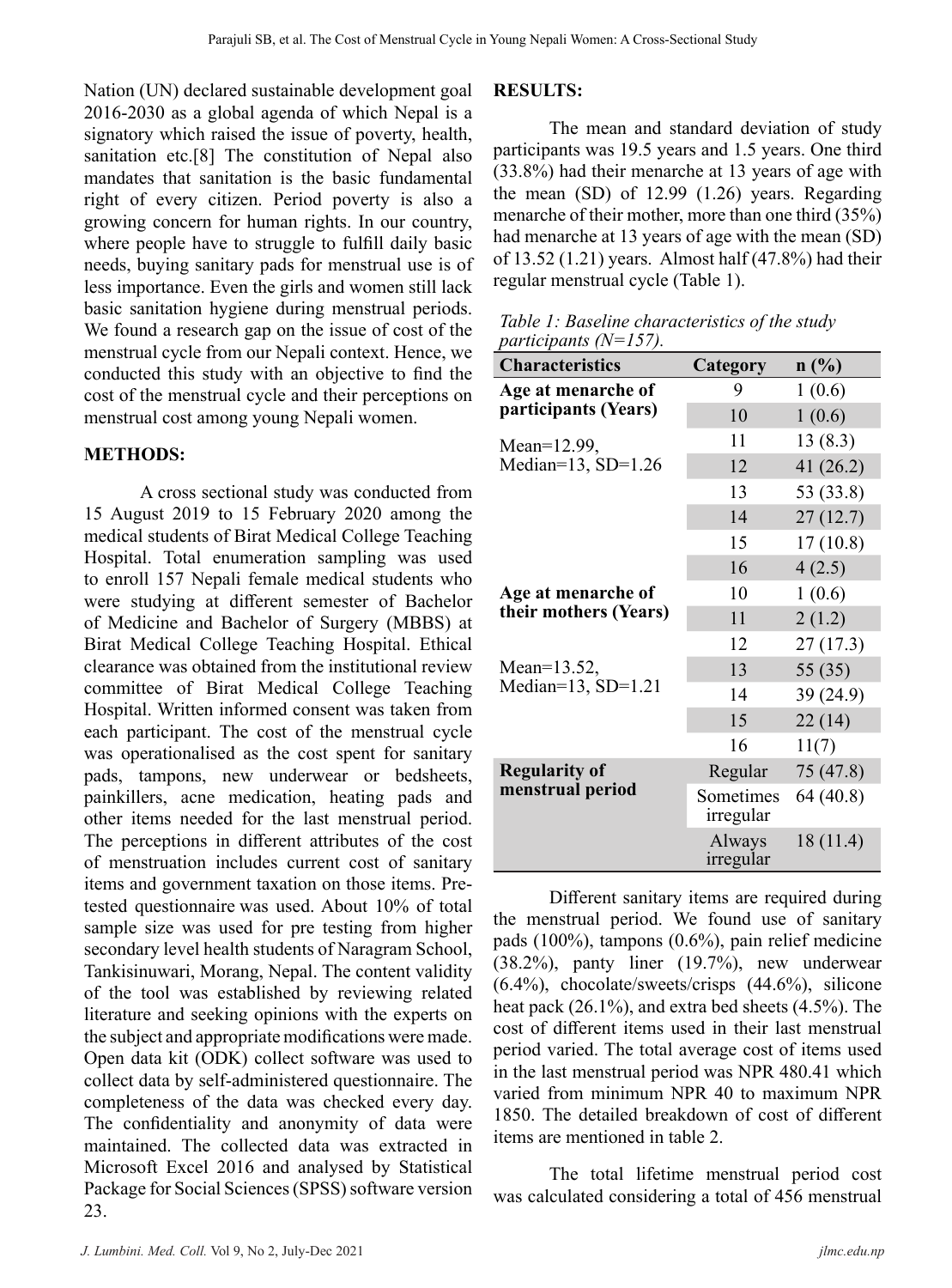| <b>Characteristics</b>         | n(%)        | Mean   | <b>Median</b> | Range     | <b>Standard</b><br><b>Deviation</b> |
|--------------------------------|-------------|--------|---------------|-----------|-------------------------------------|
| <b>Sanitary pad</b>            | 157(100)    | 190.79 | 150           | 40-450    | 122.44                              |
| <b>Tampons</b>                 | 1(0.6)      | 200    | 200           | <b>NA</b> | <b>NA</b>                           |
| Pain relief medicine           | 60(38.2)    | 29.58  | 22            | $3 - 70$  | 18.62                               |
| <b>Panty liner</b>             | 31(19.7)    | 108.07 | 100           | 50-300    | 57.25                               |
| New underwear                  | 10(6.4)     | 235    | 200           | 85-500    | 126.72                              |
| <b>Chocolate/sweets/crisps</b> | 70 (44.6)   | 243.13 | 200           | 20-900    | 198.78                              |
| <b>Silicone heat pack</b>      | 41 $(26.1)$ | 409.02 | 450           | 200-500   | 96.10                               |
| <b>Extra bed sheet</b>         | 7(4.5)      | 571.43 | 600           | 200-1000  | 275.16                              |
| <b>Total cost</b>              |             | 480.41 | 350           | 40-1850   | 413.61                              |

*Table 2: Cost (NPR) of different items used in last menstrual period (N=157).*

periods in lifetime.[5] It was found NPR 480.41 per menstrual cycle and NPR 2,19,066.96 for lifetime menstrual cycle cost.

Participants had different perceptions in different attributes of the cost of menstruation. About 85.4% thought the cost of sanitary pads/tampons/ menstrual cups etc. should cost less money than they do at present. About 91.1% thought the tax currently put on sanitary pads/tampons/menstrual cups etc. should be removed by the government (Table 3).

*Table 3: Participants' perception on cost of menstruation (N=157).*

| <b>Characteristics</b>                                                                                                         | Category $n$ (%) |               |
|--------------------------------------------------------------------------------------------------------------------------------|------------------|---------------|
| Do you think sanitary pads/<br>tampons/menstrual cups etc.<br>should cost less money than<br>they do at present?               | Yes              | 134<br>(85.4) |
| Do you think the tax currently<br>put on sanitary pads/tampons/<br>menstrual cups etc. should be<br>removed by the government? | Yes              | 143<br>(91.1) |

#### **DISCUSSION:**

Menstrual health is an important component of healthcare system. There are several characteristics of menstrual health in different phases of life. The advocacy for menstrual health is increasing. The cost associated with menstrual health is another agenda of period poverty. We had accessed the cost of the menstrual cycle and its attributes among young medical students in Nepal. They represent young Nepali women of different ethnicity and geography.

We found the majority (33.8%) had their menarche at 13 years with the mean (SD) of 12.99 (1.26) years. In a study from Pokhara of western

*J. Lumbini. Med. Coll.* Vol 9, No 2, July-Dec 2021 *jlmc.edu.np*

Nepal, it was reported the age at menarche was 12.69 (0.95) years.[9] In a study from India, the mean age of menarche was 12.52 years.[10] It was reported to be 11.9 years in the USA.<sup>[11]</sup> There is a similar age of onset of menarche in both Nepali studies which is also similar with India. This might be due to similar socioeconomic characteristics with Nepal. The USA reported menarche at earlier ages than us. That might be due to the good nutritional status of the American adolescents. Good nutrition and modern dietary patterns are associated with early menarche.[12]

Regarding menarche of their mother, we found a mean (SD) of 13.52 (1.21) years. Previous study from Nepal reported mean (SD) of 14.80 (1.67) years.[9] In both studies age of menarche of study participants were less than of their mother. This might be due to improved nutrition status and modern dietary pattern of this generation.

Different sanitary items are required during menstrual period. We found use of sanitary pads (100%), tampons (0.6%), pain relief medicine (38.2%), panty liner (19.7%), new underwear (6.4%), chocolate/sweets/crisps (44.6%), silicone heat pack (26.1%), extra bed sheets (4.5%). Similar types of sanitary items were reported by other studies as well. [13,14,15]

The cost of different items used in their last menstrual period varied. We found total lifetime menstrual period cost was NPR 219066.96. A project calculated total lifetime menstrual period cost was NPR 87552.<sup>[16]</sup> It is less than our study because of calculation of only the sole cost of sanitary pads, without including the cost of pain relievers, heat pads, reproductive health check-ups and other visits to the doctor. The lifetime cost of menstrual period in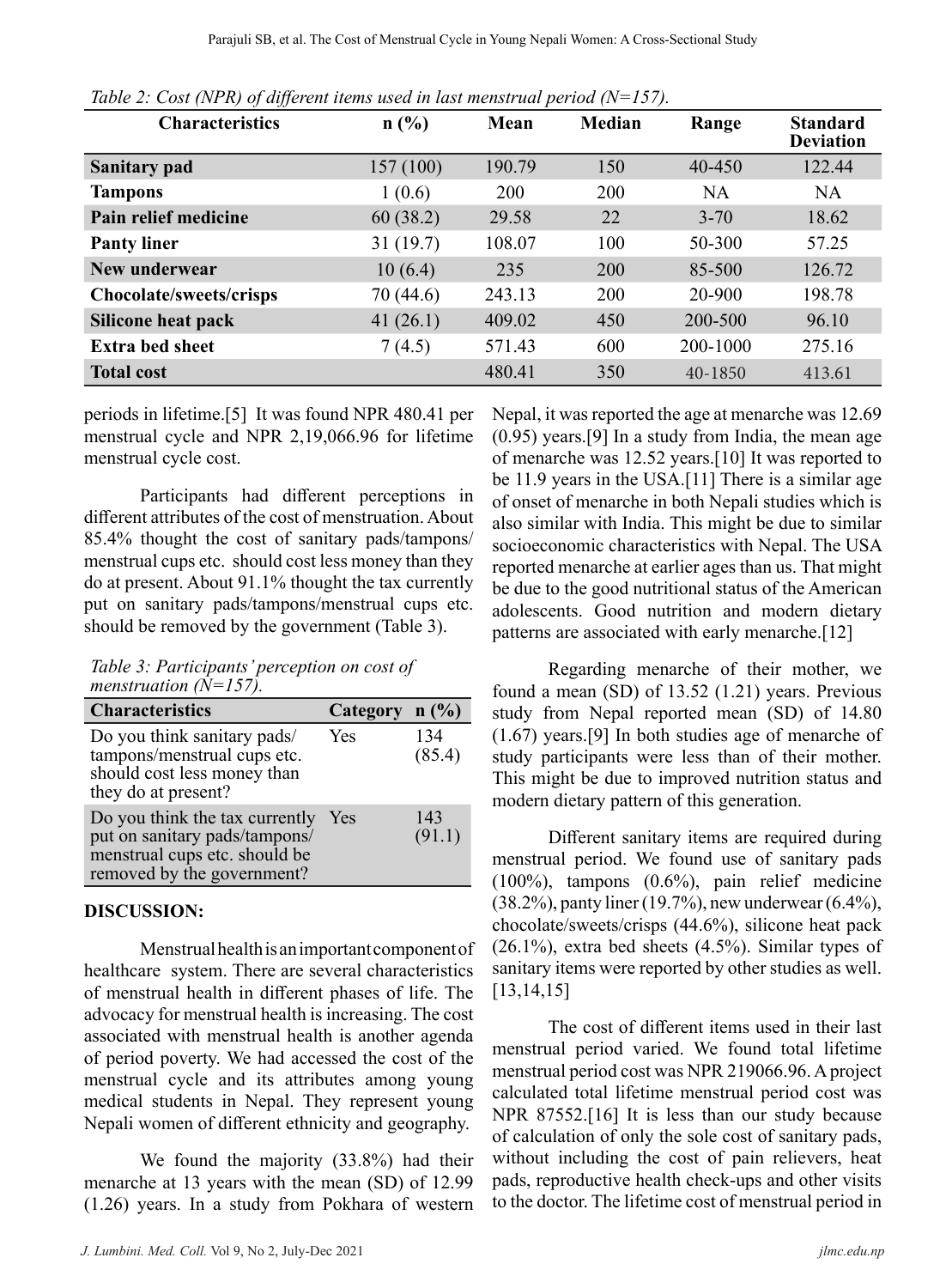a study reported \$6360.[17] Different research from different places reported the average lifetime cost of having a period is about £4800, \$17000 and £18450. [5,18,19] The cost of not maintaining menstrual hygiene is also remarkable. This leads to infection, infertility and even cancer.[20] Many leading organisation are advocating for financial burden of menstrual cost.[21] Even for women who have good socio-economic status who do not experience period poverty, they experienced high sticker prices for high-quality feminine hygiene products.[21] The gross margin on feminine hygiene related products is as high as 70%.[21] Even the policymakers of developed countries are silent about period cost. [22] The high cost of sanitary items also restricts the young students to attend school and college due to financial constraints of not having sanitary pads.[22]

Participants had different perceptions in different attributes of the cost of menstruation. About 85.4% thought the cost of sanitary pads/ tampons/menstrual cups etc. should cost less money than they do at present. About 91.1% thought the tax currently put on sanitary pads/tampons/menstrual cups etc. should be removed by the government. In a Canadian survey of 1,500 participants, 65% think governments should subsidize feminine hygiene products like tampons, pads, or menstrual cups.[23]

The issue of period poverty is not just a form of inequity, but also one of the few examples of years of suppression of issues and basic needs of women. In a country like ours, where menstruation remains a taboo, considering costs on menstrual products may not be suitable to all the girls and women of the country. This eventually will lead to reuse of damped, uncleaned clothes due to unaffordability of the increasing cost of sanitary pads. Further it may deteriorate the perineal hygiene and may cause pelvic diseases eventually increasing morbidities during menstrual periods. Unclean and unsafe use of menstrual pads and illness during menstruation thus plays a vicious cycle leading to increased cost directly and indirectly. In addition, this increasing cost has caused inequity in health service utilization, and in parts of girl's education also.

We had limitations in our study. We were not able to explore the indirect cost of academic loss, healthcare consultation cost. That might significantly increase the lifetime menstrual cost. We also failed to adjust the cost of the menstrual cycle during amenorrhea due to pregnancy in women's lives. The answer related to cost may have subjective variations.

We recommend the extra cost due to the menstrual cycle in women's life need to be considered by concerned authorities. As sanitation is the basic human right as per constitution of Nepal, the sanitary pads need to be freely available or at minimum cost. The government tax used for sanitary pads needs to be removed. We also recommend large scale studies including multiethnicity from different geography.

## **CONCLUSIONS:**

The menstrual cycle added additional cost in women's life. The participants perceived that the cost is high and it should be tax free. Nepal constitution already passed sanitation as the basic fundamental right. So, the cost of sanitary items needs to be minimised by removing the government tax.

**Conflict of Interest**: The authors declare that no competing interests exist.

**Financial Disclosure**: No funds were available.

# **REFERENCES:**

- 1. Office on women's health. Menstrual Cycle . U.S. Department of Health & Human Services. [cited 2021 July 30]. Available from: www. womenshealth.gov/menstrual-cycle.
- 2. Kane J. Here's How Much A Woman's Period Will Cost Her Over A Lifetime. The Huffington Post UK. 2017 [cited 2021 July 30]. Available from:www.huffpost.com/entry/period-costlifetime n 7258780.
- 3. Royal College of Nursing. Period poverty. [cited 2021 July 29]. Available from: https:// www.rcn.org.uk/clinical-topics/womens-health/ promoting-menstrual-wellbeing/period-poverty.
- 4. Period Poverty: What Is It and What Can We Do? . Lunette. [cited 2021 Jul 30]. Available from: https://store.lunette.com/blogs/news/periodpoverty-what-is-it-and-what-can-we-do.
- 5. Lee G. Period poverty is real. But the average woman isn't spending £500 a year on menstruation . Channel 4 News. 2018 [cited 2021 Jul 30]. Available from: www.channel4. com/news/factcheck/period-poverty-is-real-but-